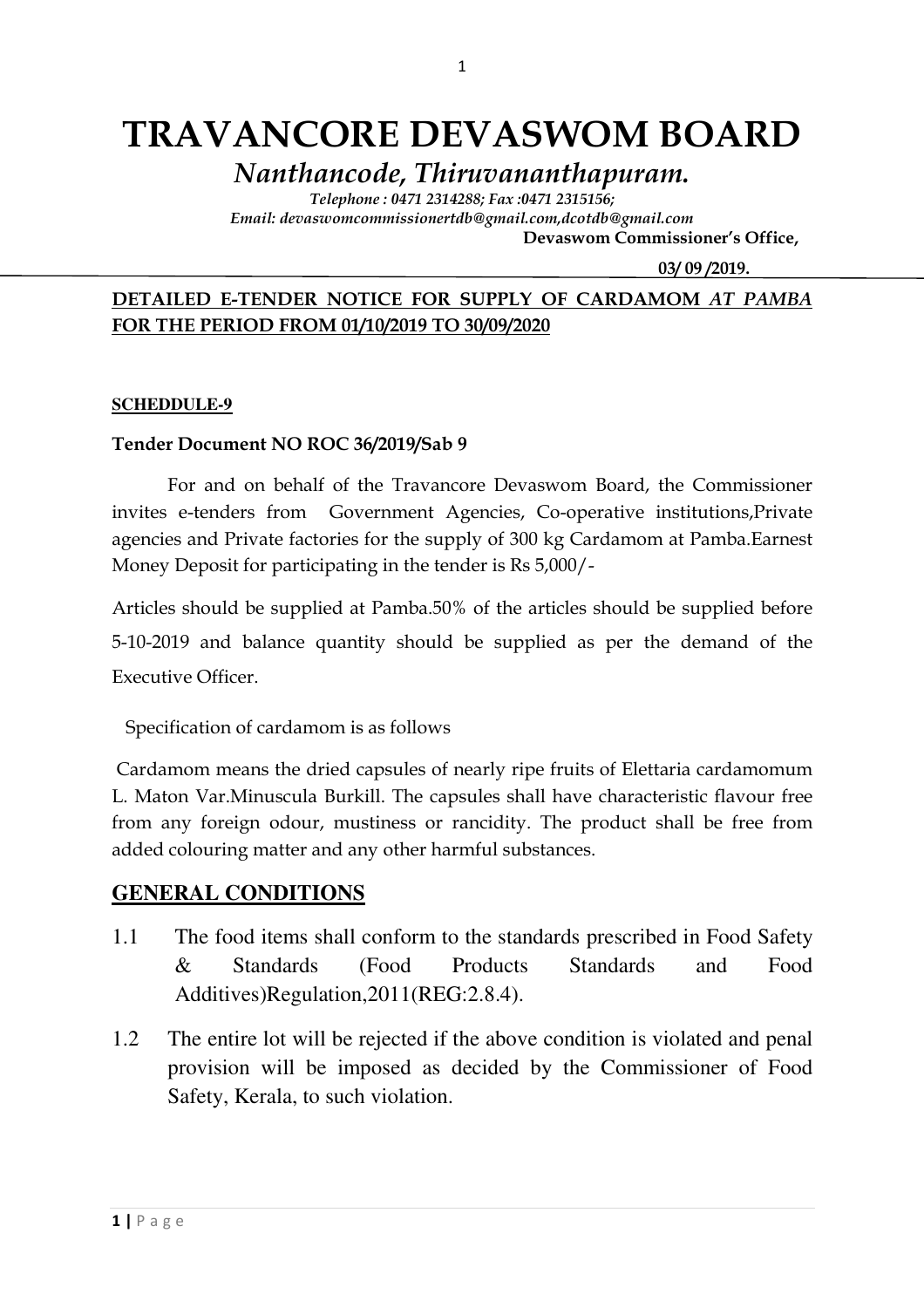- 1.3 The Supplier shall liable to be prosecuted under Food Safety &Standards,2006, if standard variations are noted from that prescribed under Food Safety & Standards Regulation 2011.
- 1.4 The Payment will be released only to those suppliers who supply raw materials which conform to the standards under Food Safety &Standards (Food Products Standards and Food Additives) Regulations,2011
- 1.5 The supplier should submit an Analysis Certificate from an accredited lab along with every lot supply
- 1.6 The supplier should have a valid **FBO/PFA/FPO/FSSAI** license issued by the competent authority.
- 1.7 The tenders submitted by the defaulters on earlier occasions in contract with the TRAVANCORE DEVASWOM BOARD will not be considered. The tenderer shall submit an affidavit along with the tender swearing that he is not a defaulter to the TRAVANCORE DEVASWOM BOARD on any earlier occasion.
- 1.8 The **CARDAMOM**should be packed only in bags conforming to the standards of Food Safety and the name of the supplier and the month and year of packing should be mentioned on the bag. The bags should be of good quality and contain inner coating or having double layer so that **CARDAMOM** can be preserved for long period without any contamination and not affected by humidity.
- 1.9 The suppliers should furnish the weight of the lorry load from the Weigh Bridge situated at Pampa and also furnish the quality certificate from accredited analytical lab for each load in addition to our test at Pampa.
- 1.10 The payment will be made only for the weight of the article excluding the weight of the bag.
- 1.11. The rate quoted should be inclusive of taxes, freight up to respective designation, loading and unloading charges and all other expenses.
- 1.12. In case the contract is awarded, Bank Guarantee for an amount equivalent to 10% of the total value of the articles to be supplied and valid for one year will have to be produced as security for satisfactory fulfillment of the contract at the time of executing the Agreement.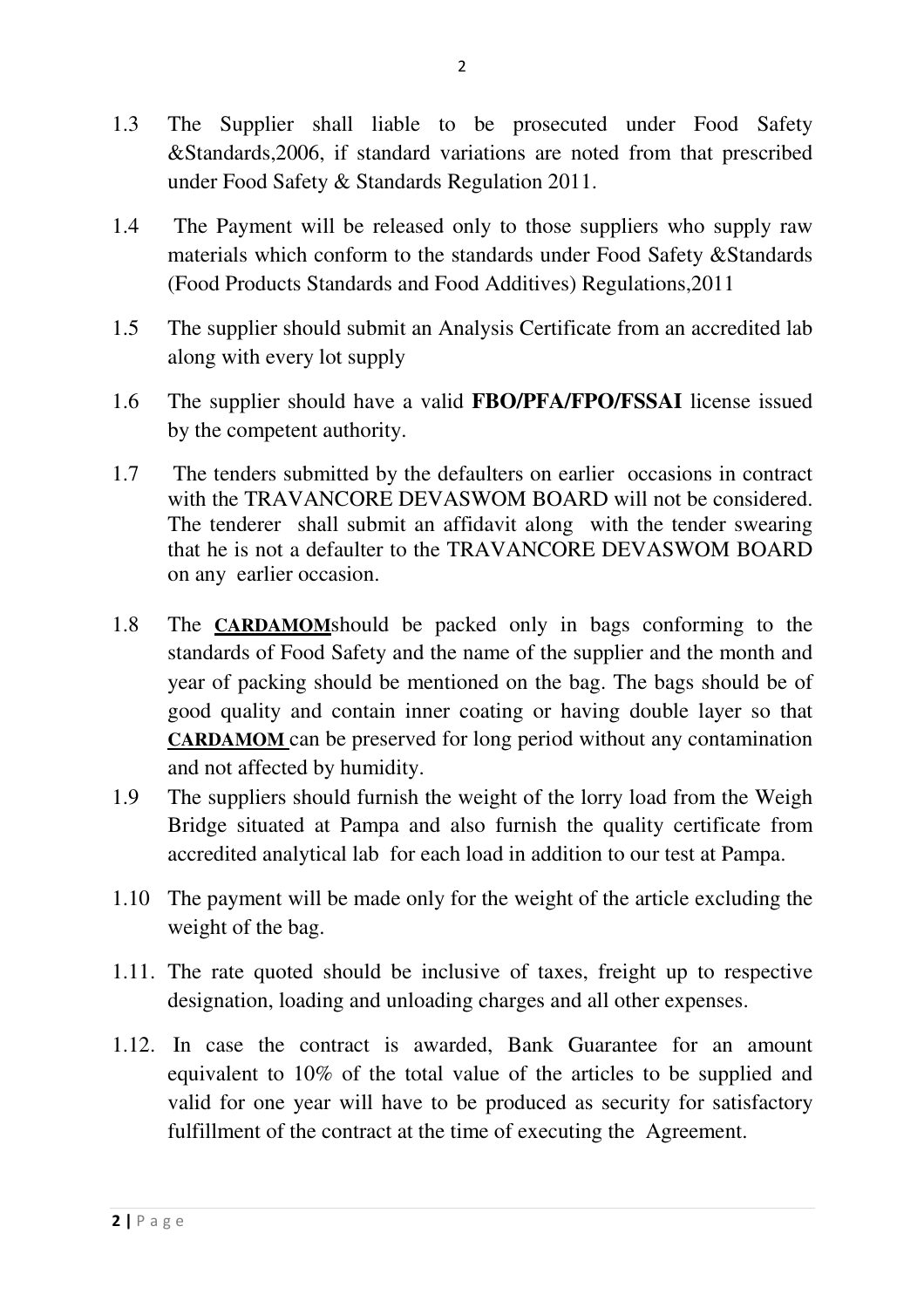- 1.13. Necessary agreement should be executed with the Executive Officer, Sabarimala within the stipulated time.
- 1.14. Negotiation Shall only be conducted with the lowest tenderer who full fills the prescribed pre-qualification criteria's.
- 1.15. No compromise in the quality of the articles will be allowed. **In case , samples contains health hazardous elements like tetrazine ,stringent action will be taken against the firms submitting those samples, as recommended by the Commissioner of Food Safety, Kerala.**
- 1.16. The Tenders should be submitted through online on or before 05.00 P.M on 17.09.2019 . The Tenders will be verified at 11.00 A.M on 19.09.2019
- 1.17. The Tenderers should submit 2 kilograms of samples on 19/09/2019 to the Office of the Devaswom Commissioner.
- 1.17(a). The Tenders submitted by defaulters in the previous years will not be considered.
- 1.18. The bidders should have the necessary portal enrolment with their own Digital Signature Certificate.
- 1.19. If any tenderer withdraws from his tender before the expiry of the period fixed for keeping the rates firm for acceptance, the earnest money if, any, deposited by him will be forfeited to the Borad and such legal action taken against him as the Board think fit.
- 1.20. In cases where a successful tenderer, after having made partial supplies fails to fulfill the contract in full, all or any of the materials not supplied may at the discretion of the Board, be purchased by means of another tender/ quotation or by negotiation or from the next higher tenderer who had offered to supply already and the loss, if any, caused to the Board shall thereby together with such sum as may be fixed by the Board towards damages be recovered from the defaulting tenderer.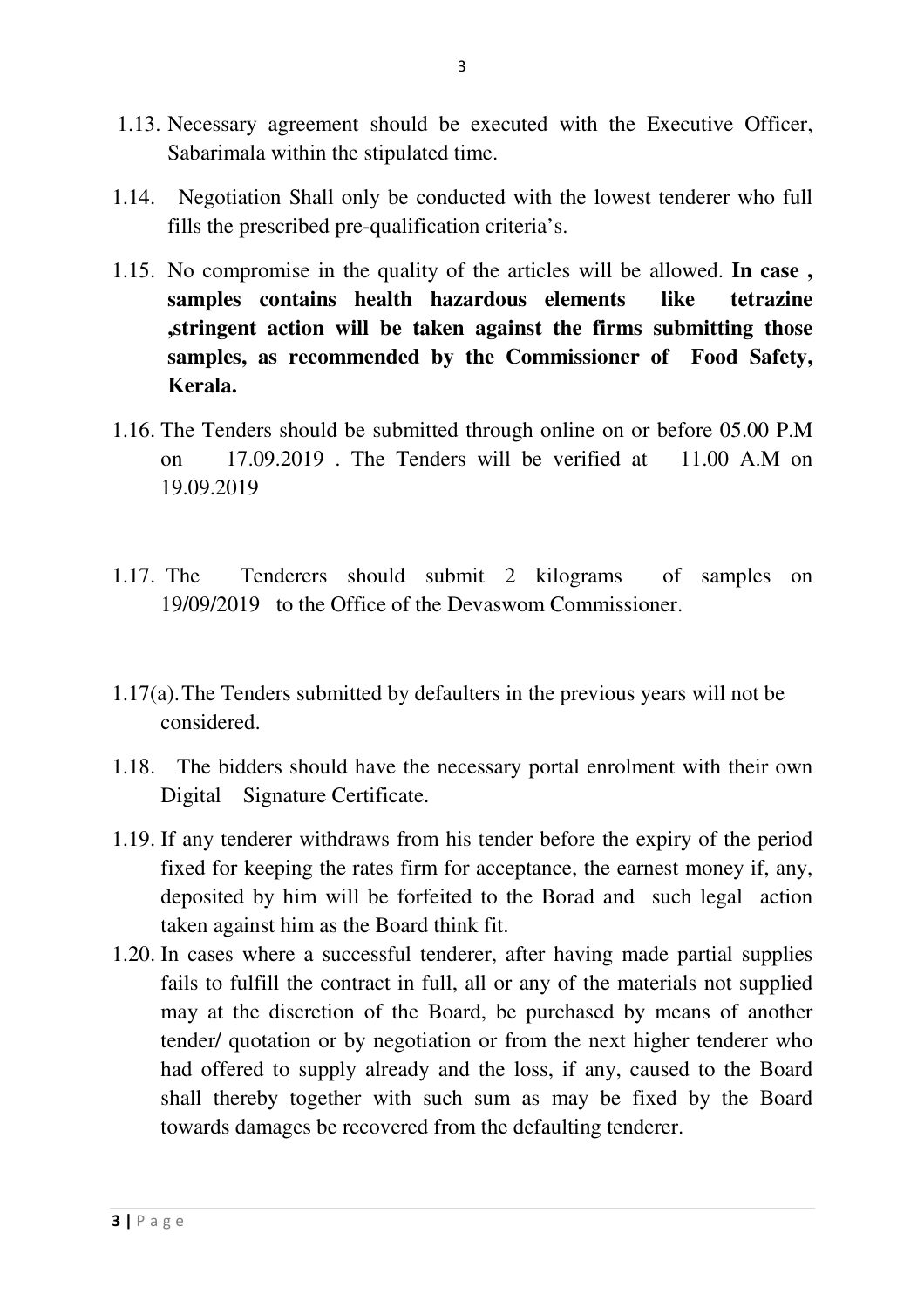1.21. Any sum of money due and payable to the contractor (including security deposit returnable to him) under this contract may be appropriated by the Purchasing Officer or the Board or any other person authorized by the Board and set off against any claim of the Purchasing Officer or the Board for the payment of a sum of money arising out of or under any other contract made by the contractor with the Purchasing Officer or the Board or any other person authorized by the Board. Any sum of money due and payable to the successful tenderer or contractor from the Board shall be adjusted against any sum of money due to the Board from him under any other contract.

# **2. DETAILS OF PRE-QUALIFICATION CRITERIA FOR THE TENDER, TIME AND SCHEDULE AND COST OF BIDDING DOCUMENT, EMD TO BE SUBMITTED BY THE BIDDER FOR PARTICIPATION IN THIS BID ARE GIVEN BELOW.**

- (a) Cost of tender document.-Rs500/- through online
- (b) Earnest Money Deposit –5,000/- (Rupees Five Thousand only) through online
- (c) Tender Closing date: 17.09.2019 at 05.00 P.M
- (d) Tender Opening date 19.09.2019 at 11.00 A.M
- (e) Mode of submission of tender :Tender should be submitted online in*'' www.etenders.kerala.gov.in''.*
- (f) Tender documents consisting of qualification information and eligibility criteria of bidders, Technical specification, schedule of quantities etc. are available in the web site **''www. etenders.kerala.gov.in''.**
- (g) Other details of tender documents will be available In the website**''www.etenders.kerala.gov.in''.**

# **3.DOCUMENTS TO BE FURNISHED ALONG WITH TENDER**

- *3.1 The* **CARDAMOM** *Manufacturing Units should have proper valid license by the concerned authority for manufacturing/processing and storing of*  **CARDAMOM the copy** *of which will have to be furnished. In respect of Traders and processors a valid trading license as may be applicable for trading in* **CARDAMOM***, a copy of which may be submitted.*
- *3.2 Attested copy of the Audited Balance Sheet and Profit / Loss Account for past three years duly certified by a Chartered Accountant if it is a own*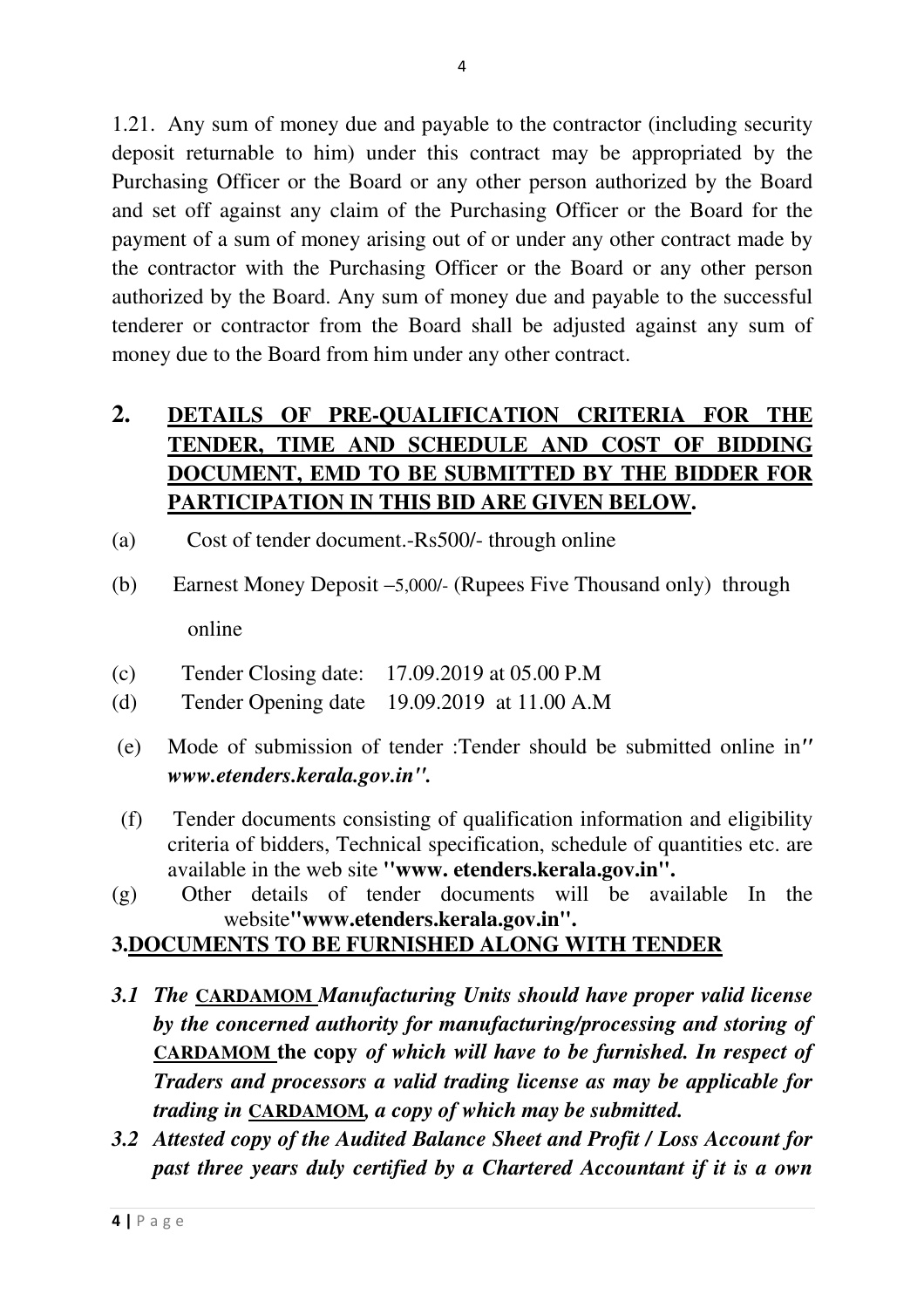*manufacturing unit. In case of a leased unit, the above documents of both the entities i.e. the lessor and the lessee will have to be furnished. In respect of Traders and Processors the attested copy of the Balance Sheet and profit/ Loss Account for the last three years duly certified by a Chartered Accountant shall be submitted.* 

- *3.3 The applicants shall submit attested copy of the Income Tax returns of the last three years with a copy of a PAN card attested by authorized signatory.*
- *3.4 Attested copy of Certificate of registration under Excise, VAT, State / Central SalesTax Act, Service Tax Act as applicable.*
- *3.5. Certificate showing the experience in the respective fields issued by the District level Officers of the Industries Department of the State Government.*
- *3.6. A Passport size photo of the proprietor or the managing authority along with three specimen signatures duly attested by a Gazetted Officer or Notary Public.*

*3.7 An affidavit on Rs 200 non judicial stamp paper and Notarized , regarding:* 

*3.7(a). Not having been prosecuted for the violation rules / law under the Essential Commodities Act or any such others law or orders thereunder in any court of law.* 

*3.7(b). Not having been black listed by any organization or Government for non-performance of contractual obligation.* 

- **3.8 In case of partnership firm or Co-operative or Corporate, the Cardamom** *Manufacturing Units, Trading firms and processing units should furnish a copy of the partnership deed or byelaw or Memorandum as the case may be. In case of partnership firms the share holding pattern should be duly certified by the Chartered Accountant along with details such as name, age, education and experience of the partners. In case of Co operative / corporate body, copy of letter of authorization of the Chief Executive or the authorized person to register and participate in the eprocurement/tender process should be furnished.*
- *3.9 In case of supplier who has entered into lease agreement with the*  **CARDAMOM** *manufacturing Units, the copy of the legally registered lease agreement duly certified by the Charted Accountant shall be enclosed.*
- *3.10 The* **CARDAMOM** *Manufacturing Units, Trading firms should furnish letter of authority or power of attorney for having authorized the person*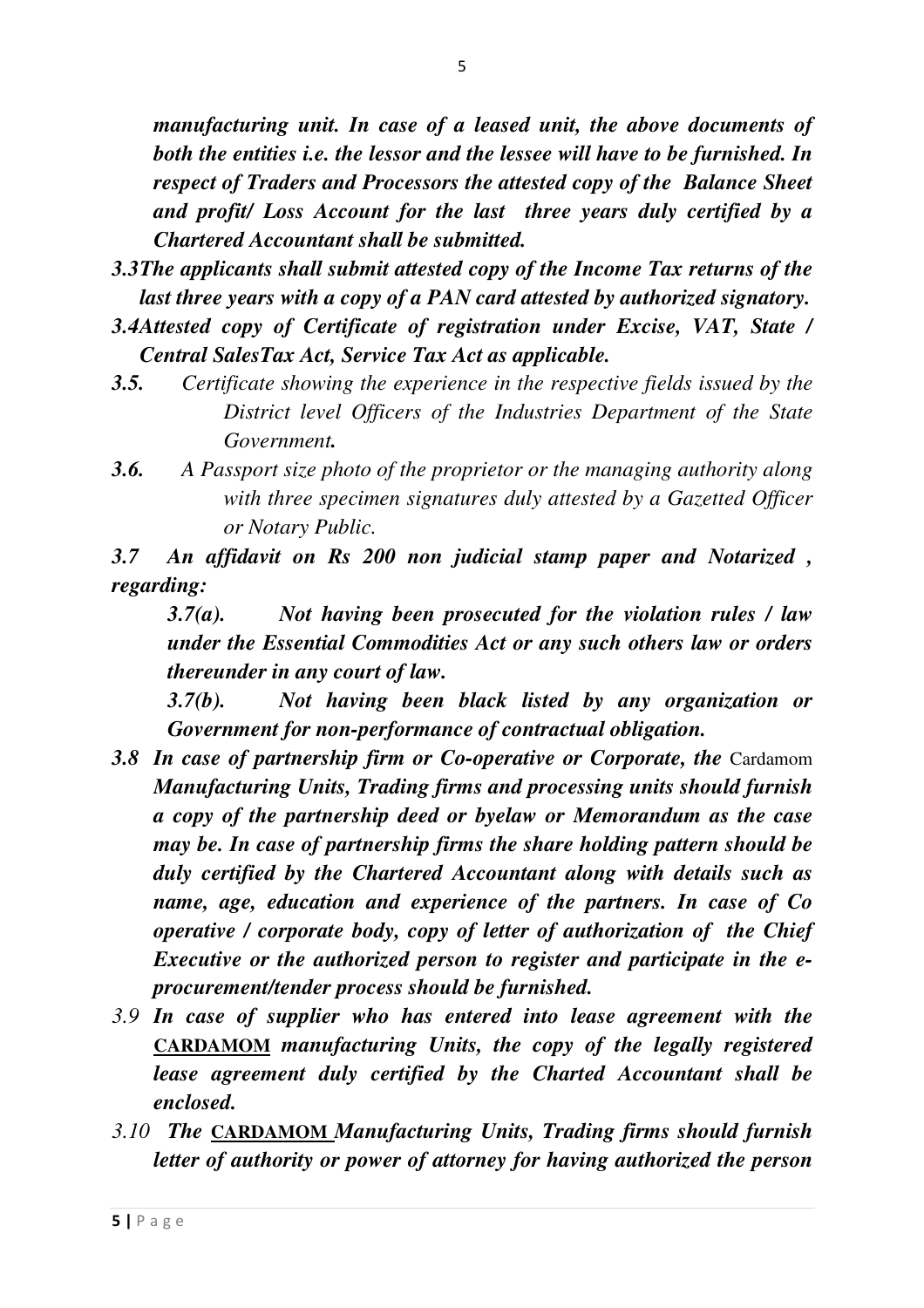*to sign the documents on behalf of the firm or society or corporate body. Attestation of signature of such authorized signatory from the Bank where the firm is having its account is essential.* 

- *3.11 The address proof of the authorized signatory viz. Telephone bill/copy of Passport /Electricity bill/ voter ID proof/Aadhar Card should be submitted along with the application. The address proof in respect of the firm shall be either certificate of registration or certificate of incorporation issued by the authority concerned.*
- *3.12. Bank Account details of the firm along with the IFSC code, Branch details and address shall be furnished in the letterhead of the firm.*
- 3.13. **Details of online payment are given separately in the Appendix attached with the tender document.**

## **4. SPECIAL INSTRUCTIONS TO THE BIDDER FOR THE E-SUBMISSION OF THE BIDS**

- 4.1 Bidder should do the registration in the tender site http://etenders.kerala.gov.in using the option available. Then the Digital Signature Registration has to be done with the e-token, after logging into the site. The e-token may be obtained from one of the authorized certifying authorities such as SIFY/TCS/nCode.
- 4.2 If there is any clarification, this may be obtained online through the tender site or through the contract details. The Bidder should take into account the Corrigendum if any published before submitting the bids through online.
- 4.3 After the bid submission, the acknowledgement number given by the etendering system should be printed by the bidder and kept as a record of evidence for online submission of bid for the particular tender.
- 4.4 The Tender Inviting Authority (TIA) will not be held responsible for any sort of delay or difficulties faced during the submission of bids through online by the bidders.
- 4.5 The bidder should submit the bid documents by online mode through the site http://etenders.kerala.gov.in .
- 4.6 Each documents to be uploaded through online for the tenders less than 2 MB. If any document is more than2 MB, it can be converted to rar/zip format and then the same can be uploaded. However if the file size is less than 1 MB the time for uploading transaction will be very fast. The total size of the documents in all the covers put up together, should be less than or equal to 12 MB.
- 4.7 The bidder should ensure that the bid documents submitted are free from virus and If the documents could not be opened, due to virus, during tender opening, the bid Is liable to be rejected.